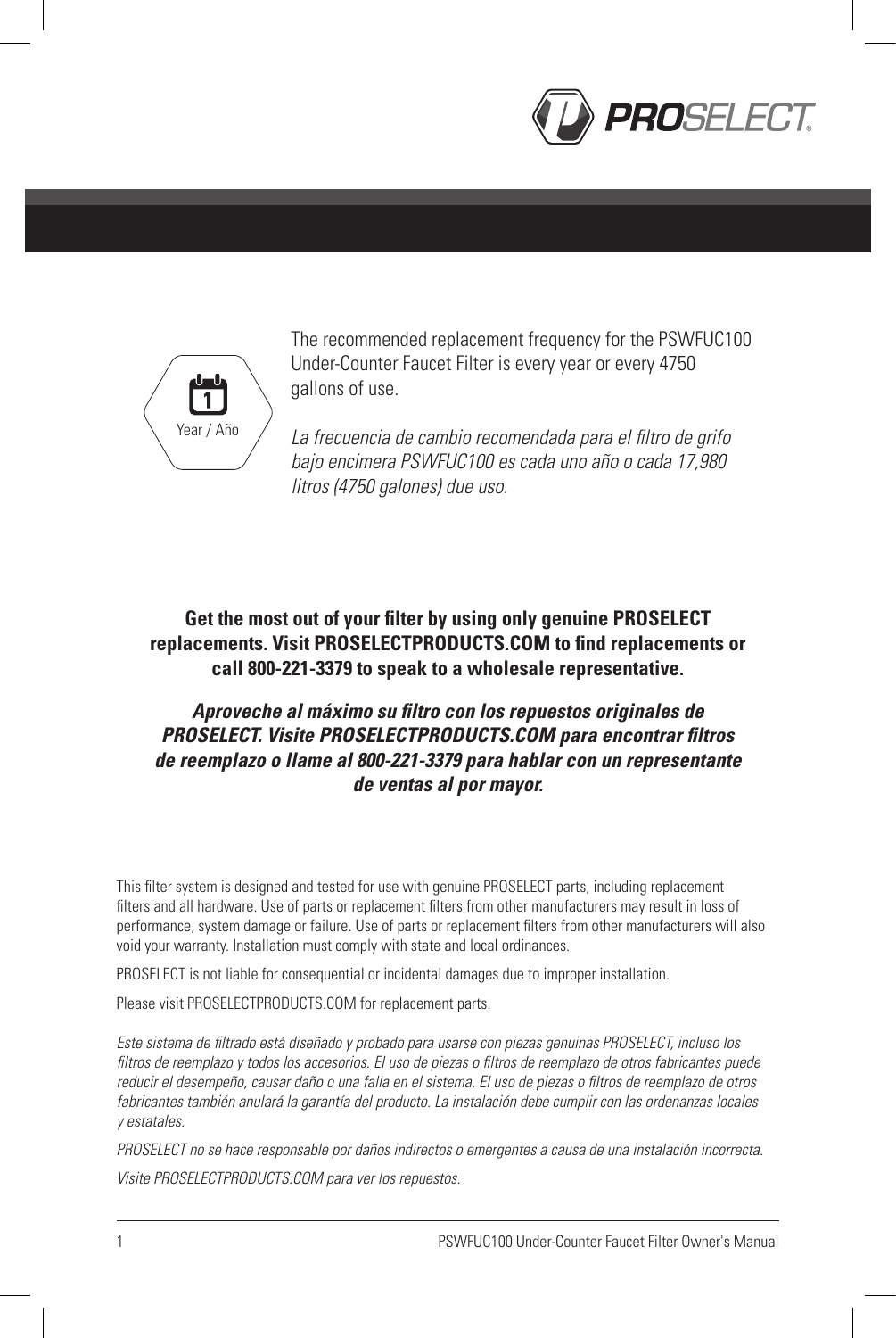

# **PSWFUC100 UNDER-COUNTER FAUCET FILTER / FILTRO DE GRIFO BAJO ENCIMERA**

Owner's Manual / El Manual del Proprietario

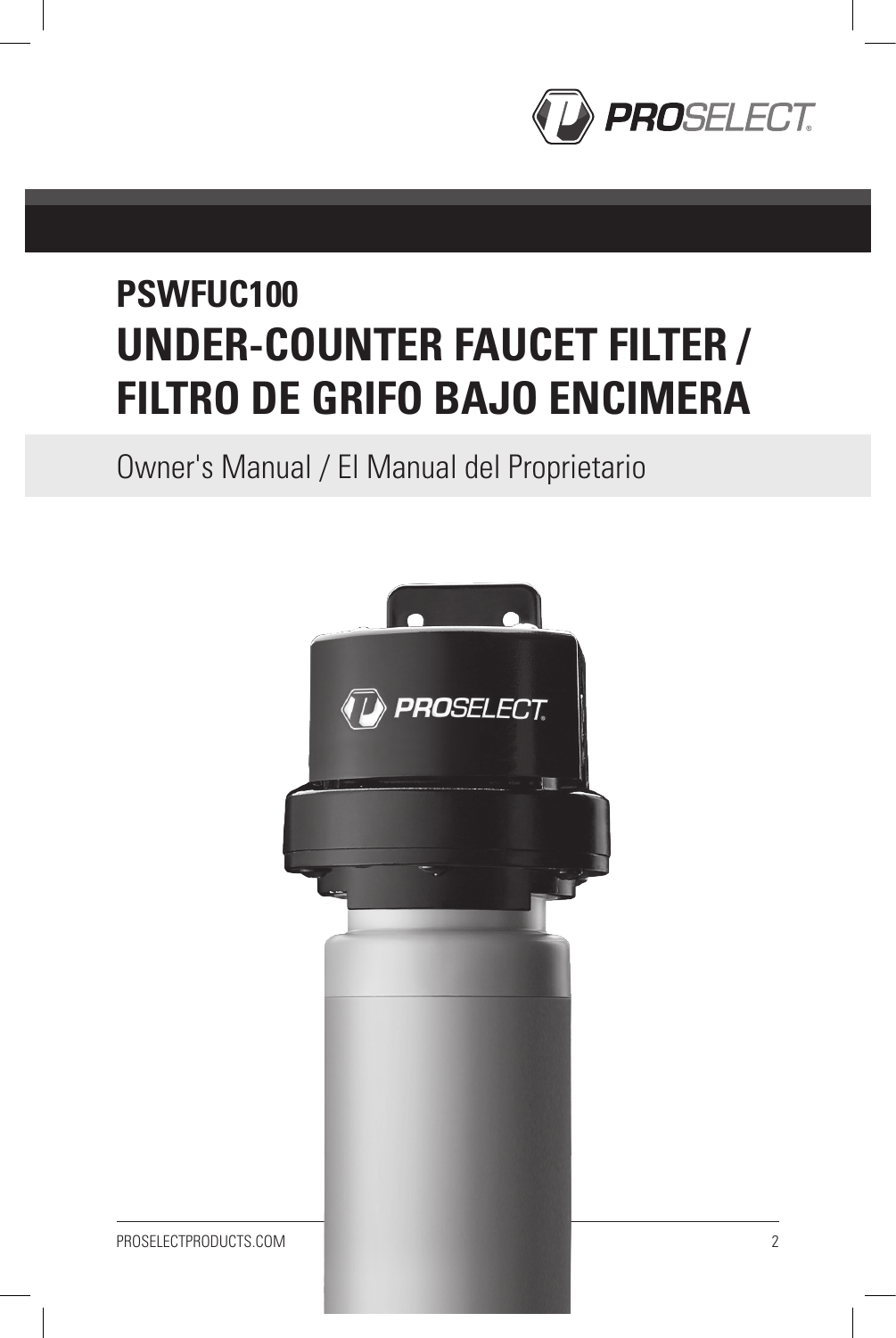## **TABLE OF CONTENTS**

PROSELECT has engineered this filtration system for a long-lasting lifespan. Featuring a carbon filtration system to minimize chemical additives, tastes and odors in your water. No matter the need—from everyday hydration to cooking, coffee and more—you'll benefit from clean, filtered water.

Keep this owner's manual on-hand to reference installation and troubleshooting steps, as well as filter replacement information.

Need help? Give us a call at 800-221-3379.

## **TABLE OF CONTENTS**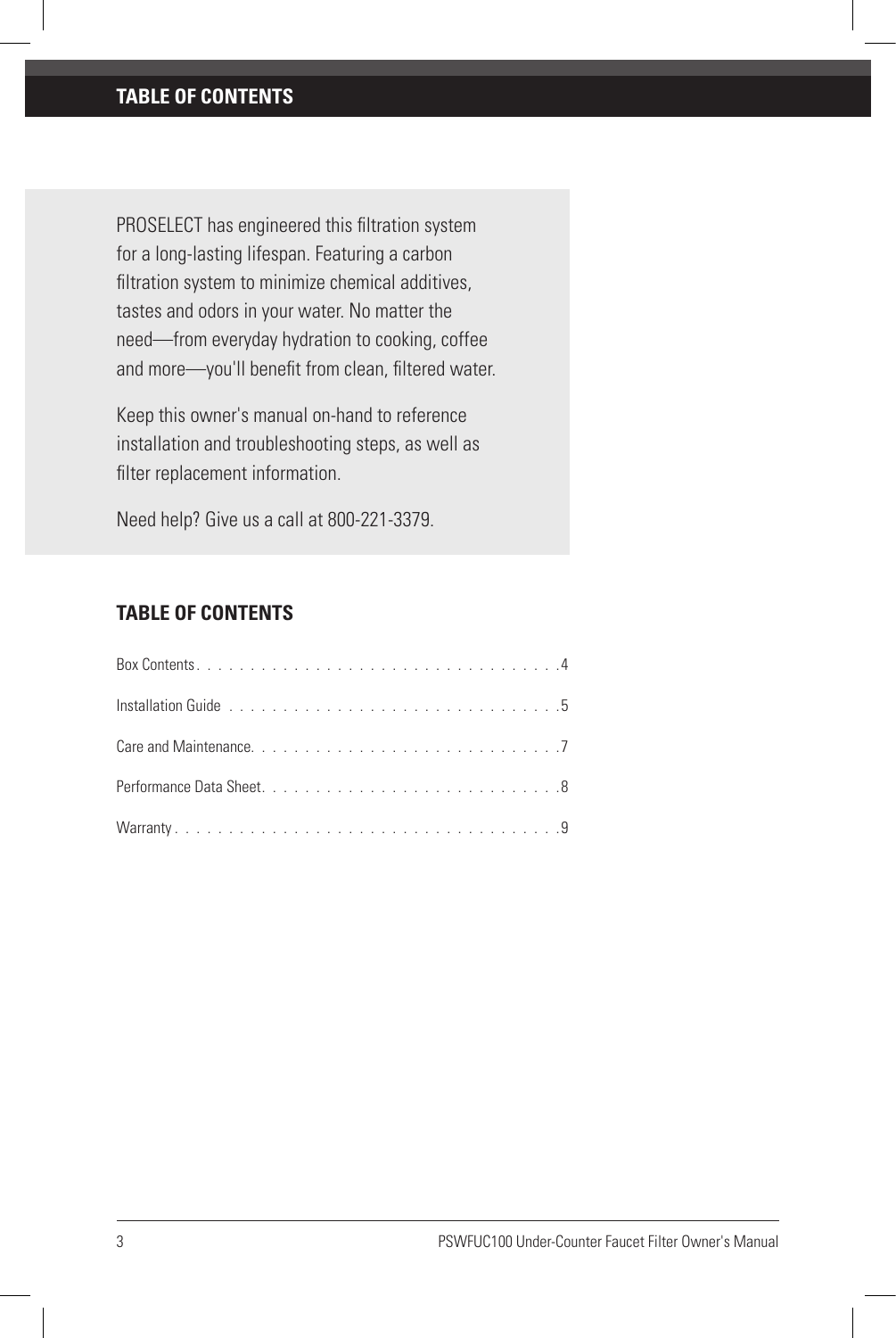## **BOX CONTENTS**



## **Tools Recommended for Installation:**

- Variable Speed Drill with 7/32" Bit
- Adjustable Wrench
- Measuring Tape
- Level
- Philips Head Screwdriver
- Pencil

#### **Please read entire manual to ensure all parts listed are present before installation. If any part is missing or damaged let us know by calling 800-221-3379. Do not attempt to install the filter.**

Note: We recommend using an approved or certified professional if drilling is required.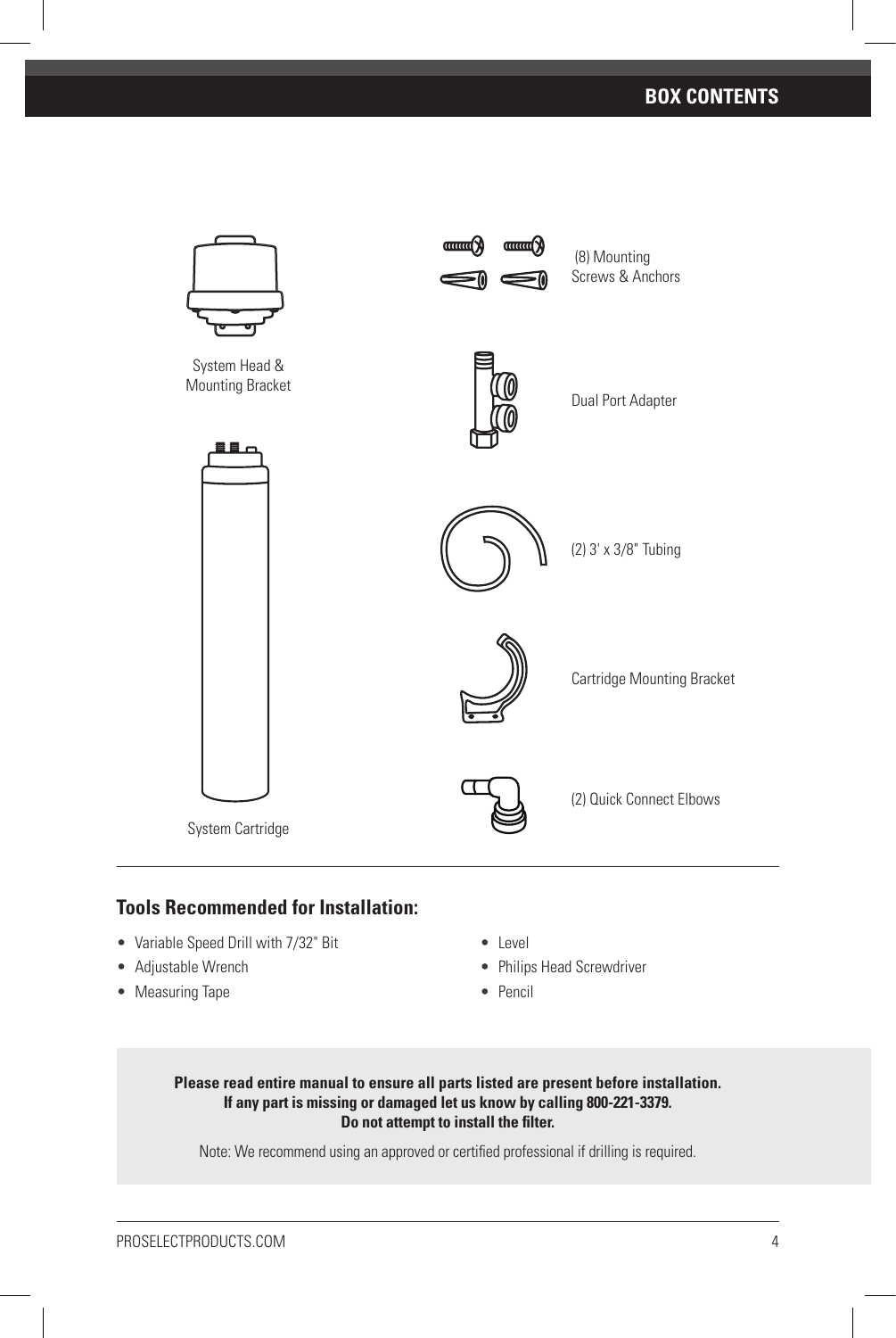## **INSTALLATION GUIDE**

1. Attach system head to cartridge to help determine under sink placement.

> **INSTALLMENT ORIENTATION**: Suggested installation orientation is vertically mounted.



- 2. Locate a suitable area under the sink to mount the system, noting that three (3) inches of clearance from the base of the cartridge is needed for easy cartridge replacement. The System Head must be installed less than three (3) feet from the cold-water inlet valve.
- 3. After determining placement, remove Cartridge from System Head. Place System Head in desired mounting location and use a pencil to mark the top left mounting hole. Use a level and measuring tape to mark the remaining holes for System Head and Cartridge Mounting Brackets.





- 4. After penciling in the mounting placement, use a 7/32" drill bit to drill holes for plastic anchors. Carefully tap anchors into the drilled hole with a hammer.
- 5. Using a Philips head screwdriver, mount the System Head and Cartridge Mounting Brackets using the provided screws.

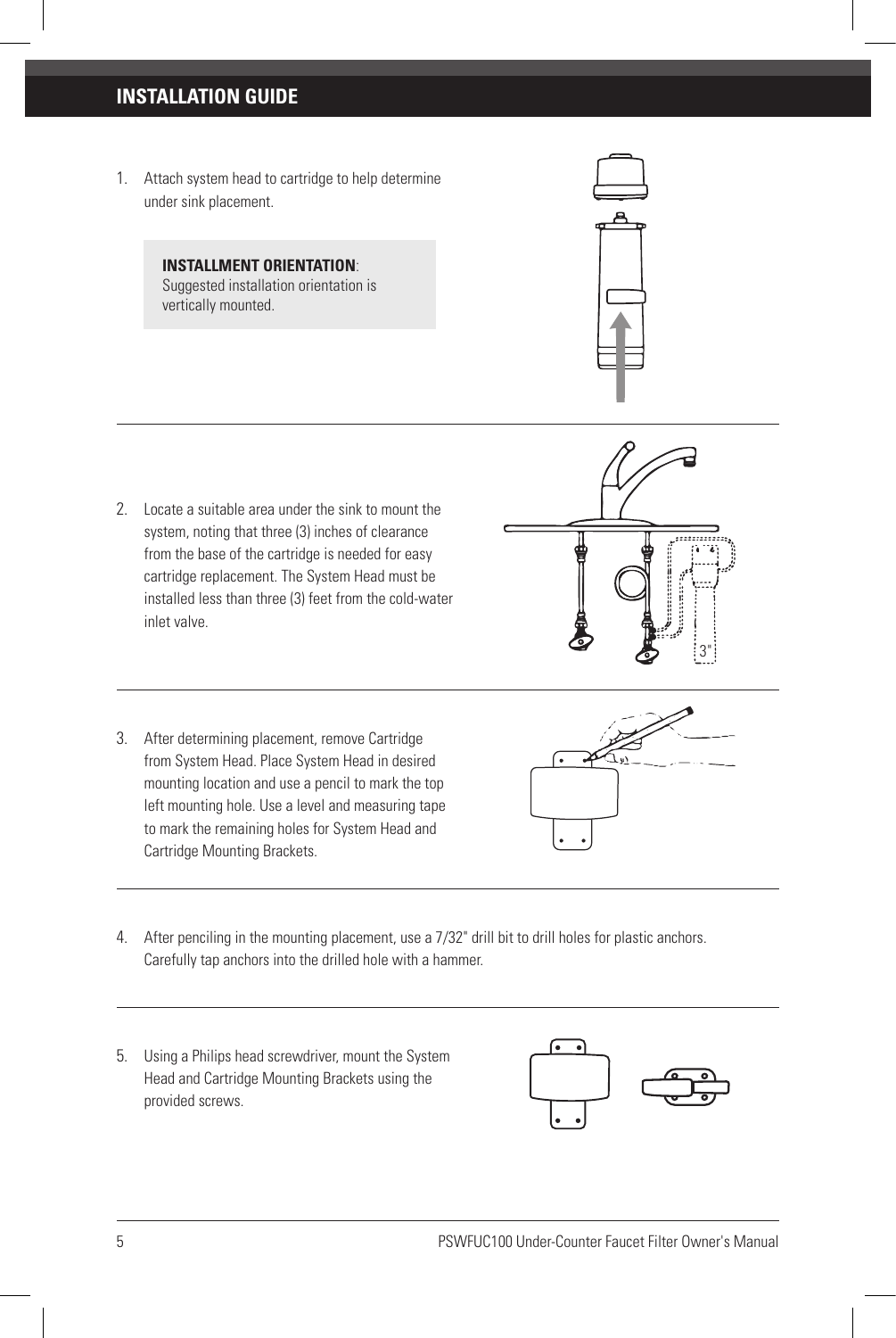6. Place cartridge into bracket and connect to System Head. **<sup>1</sup> <sup>2</sup>**







Attach Dual Port Adapter to shutoff valve and re-attach cold water line to the Dual Port Adapter.



- 8. Connect 3/8" tubing to the bottom port. Measure tubing to system inlet (marked "IN") and cut to length. Repeat this step for the top port and outlet (marked "OUT").
- 9. Use 3/8" quick connect elbows if necessary.
- 10. Once tubing is installed, turn on COLD water kitchen faucet. With faucet on, slowly open the cold water line shutoff valve.
- 11. Flush cartridge for 15 minutes or until water is clear of carbon fines.



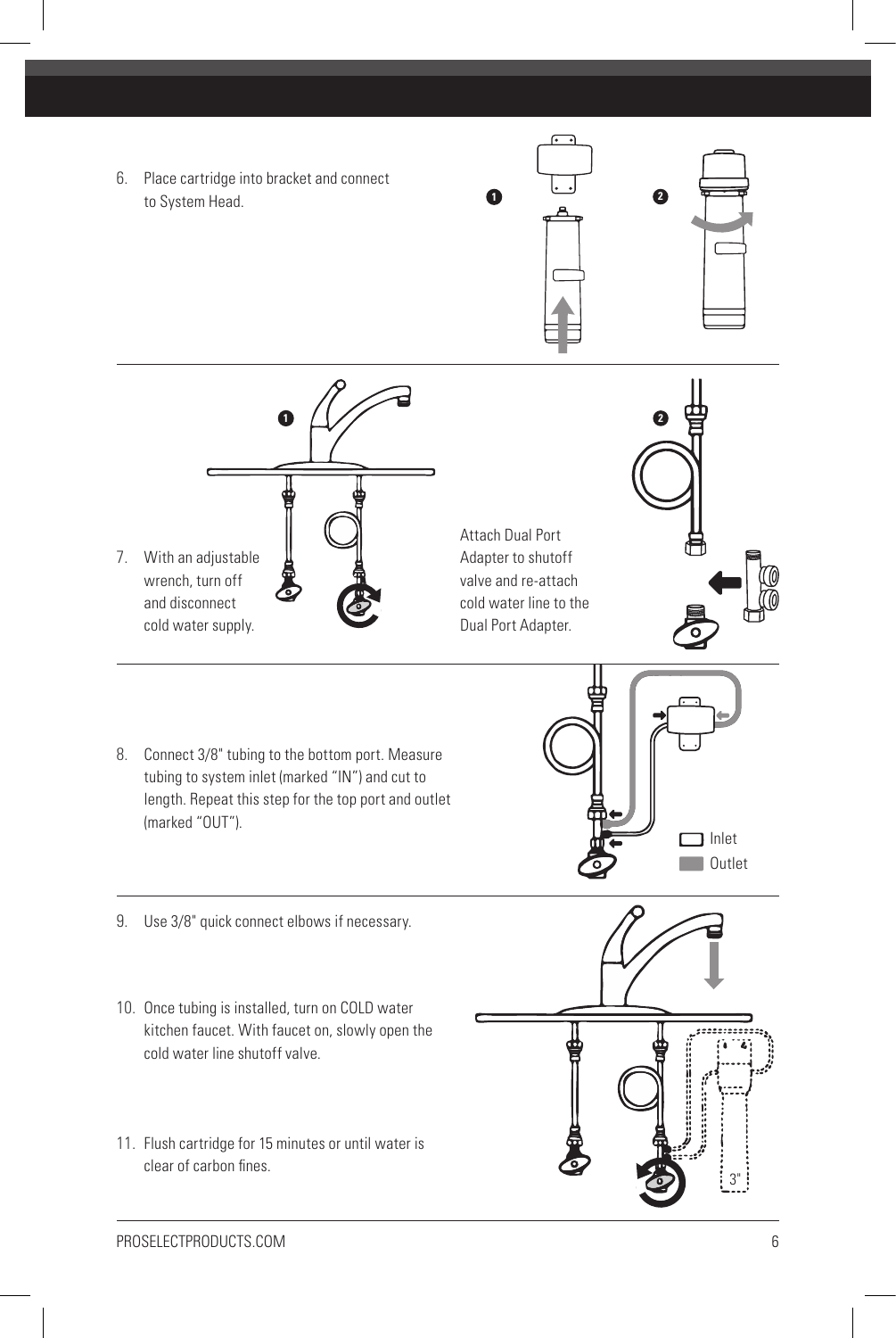**PSWFUC100 SPECIFICATIONS**

| Replacement Cartridge     | PSWFUCRC100               |
|---------------------------|---------------------------|
| <b>Rated Service Flow</b> | $1.5$ gpm $(5.68$ lpm $)$ |
| Maximum Capacity          | 4750 gal (17,980 L)       |
| Min Working Pressure      | 10 psi (68.95 kPa)        |
| Max Working Pressure      | 125 psi (861.8 kPa)       |
| Min Operating Temp        | 35°F (1.67°C)             |
| Max Operating Temp        | 100°F (37.78°C)           |

To clean your filter unit, wipe down the exterior with a damp cloth.

### **SAFEGUARDS**

- Use only cold water with filter.
- If you experience a hose connection leak, disconnect and re-seat the hose.



Do not use with water that is microbiologically unsafe or of unknown water quality without adequate<br>disinfection before or after the system. Systems certified for cyst reduction may be used on disinfected waters **that may contain filterable cysts.**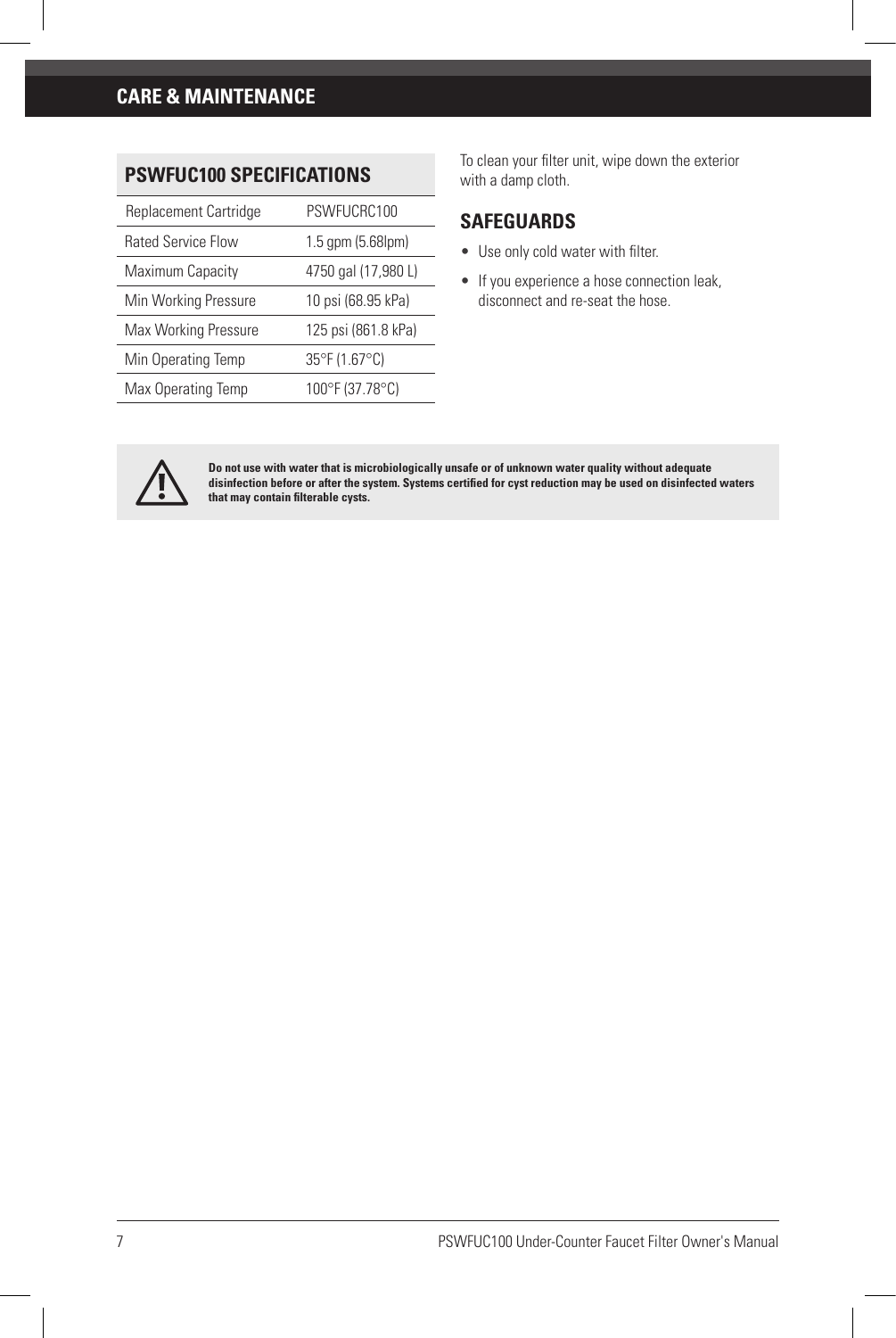### **PERFORMANCE DATA SHEET**

| <b>PROSELECT Under-Counter Faucet Water Filter</b> |             |                                   |                       |                                                   |                         |
|----------------------------------------------------|-------------|-----------------------------------|-----------------------|---------------------------------------------------|-------------------------|
| <b>Models</b>                                      | Replacement | <b>Operating Pressure Range</b>   | <b>Rated Capacity</b> | <b>Operating Temperature Range</b>                | <b>Rated Flow</b>       |
| PSWFUC100                                          | PSWFUCRC100 | $10 - 125$ psi<br>68.95-861.8 kPa | 4750 gal<br>17.980 L  | 35°F-100°F<br>$1.66^{\circ}$ C $-37.78^{\circ}$ C | $1.5$ apm<br>5.67 lpm v |

Testing Performed under NSF/ANSI Standards 42 and 53 and in accordance with the California Department of Health Services Drinking Water Treatment Device Program. This system has been tested according to NSF/ANSI 42, 53 for reduction of the substances listed below. The concentration of the indicated substances in water entering the system was reduced to a concentration less than or equal to the permissible limit for water leaving the system, as specified in NSF/ANSI 42, 53.

| <b>Substance</b>                                    | <b>Average Influent</b>                | <b>NSF/ANSI Influent</b><br><b>Challenge</b><br><b>Concentration</b> | <b>Percent Reduction</b><br><b>Requirement/Maximum</b><br><b>Permissible Product</b><br><b>Water Concentration</b> | Average %<br><b>Reduction</b> | Average<br><b>Product Water</b><br><b>Concentration</b> |  |  |
|-----------------------------------------------------|----------------------------------------|----------------------------------------------------------------------|--------------------------------------------------------------------------------------------------------------------|-------------------------------|---------------------------------------------------------|--|--|
|                                                     | <b>NSF/ANSI 42 - Aesthetic Effects</b> |                                                                      |                                                                                                                    |                               |                                                         |  |  |
| Chlorine                                            | $2.01$ mg/L                            | $2.0 \text{ mg/L} \pm 10\%$                                          | $\geq 50\%$                                                                                                        | $>94.8\%$                     | $0.103$ mg/L                                            |  |  |
| Particulate, Class I<br>particles $0.5$ to $<$ 1 um | 3.666.667<br>particles/mL              | At least 10,000<br>particles/mL                                      | $\geq 85\%$                                                                                                        | 99.2%                         | 28.017 particles/mL                                     |  |  |
| <b>NSF/ANSI 53 - Health Effects</b>                 |                                        |                                                                      |                                                                                                                    |                               |                                                         |  |  |
| Cyst                                                | 71.500/L                               | Minimum 50.000/L                                                     | >99.95%                                                                                                            | 99.99%                        | 4.88/L                                                  |  |  |
| Lead pH 6.5                                         | $0.151$ mg/L                           | $0.15$ mg/L $\pm$ 10% mg/L                                           | $0.010 \text{ ma/L}$                                                                                               | $>99.7\%$                     | $0.005 \,\mathrm{mq/L}$                                 |  |  |
| Lead pH 8.5                                         | $0.16$ ma/L                            | $0.15$ ma/L $\pm$ 10% ma/L                                           | $0.010 \text{ ma/L}$                                                                                               | $>99.2\%$                     | $0.0011$ ma/L                                           |  |  |

Not all water will contain contaminants listed. Testing performed under standard laboratory conditions; actual performance may vary. Filter usage must comply with all state and local laws. Filter is only to be used with cold water. Do not use with water that is microbiologically unsafe or of unknown quality without adequate disinfection before or after the system. Systems certified for cyst reduction may be used on disinfected water that may contain filterable cysts. See installation guide for general installation conditions and needs as well as manufacturer's limited warranty.



Tested and Certified by IAPMO R&T Lab and IAPMO R&T against NSF/ANSI 42 for the reduction of Chlorine, Taste and Odor and Particulate Class I; NSF/ANSI 53 for the reduction of Cyst and Lead; and NSF/ANSI 372 for low lead compliance as verified and substantiated by test data.

All contaminants reduced by this filter are listed. Not all contaminants listed may be present in your water. Does not remove all contaminants that may be present in tap water.

- Filter is only to be used with cold water.
- Filter usage must comply with all state and local laws.
- Testing was performed under standard laboratory conditions, actual performance may vary.
- Systems certified for cyst reduction may be used on disinfected waters that may contain filterable cysts.
- See owner's manual for general installation conditions and needs plus manufacturer's limited warranty.



**For use with municipally treated water only. Do not use with water that is microbiologically unsafe or of unknown water quality without adequate disinfection before or after the system.**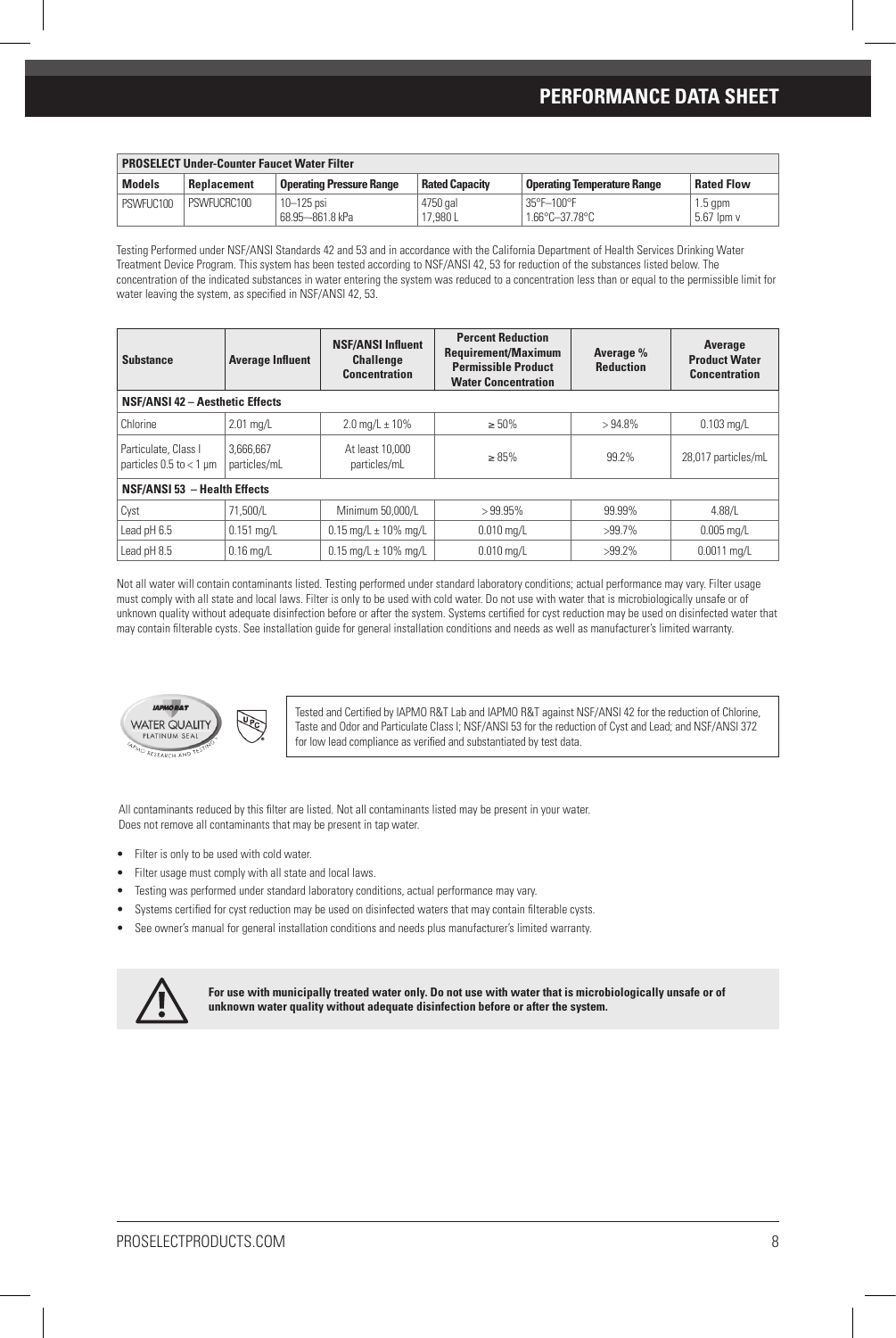## LIMITED -YEAR **WARRANTY**

#### **What is Covered**

This warranty covers defects in materials or workmanship in manufacturing of your PROSELECT drinking water filter systems, except as provided below.

#### **For How Long**

This warranty runs for 365 days from the date of purchase by a consumer ("Warranty Period").

#### **What is Not Covered**

This warranty does not cover filter cartridges and any products that were not installed in compliance with the instructions or that have been abused or operated incorrectly. The limited warranty stated herein is in lieu of any and all warranties, express or implied, whether written or oral, including but not limited the implied warranties of fitness for a particular purpose or the implied warranty of merchantability. PROSELECT shall not be liable for any incidental, consequential, special or contingent damages arising directly or indirectly from any defect or the use of the system. Owner shall be responsible for all labor and any other expenses related to the removal, repair or installation of the filtration system or any component part. Finally, this warranty is voided if the product is used with parts that are not genuine PROSELECT parts. This includes, but is not limited to: replacement filters, faucets, and diverter valves.

## **What PROSELECT Will Do**

We will replace the defective part of the covered product and send it to you upon payment of \$9.50 for shipping and handling per incident.

#### **How to Get Service**

To receive service under this warranty, you must contact PROSELECT at 800-221-3379 or watertreatmentpro@proselect.com within the Warranty Period and describe the problem to a customer service representative who will verify that the product is under warranty and arrange for delivery of a replacement part.

#### **How State Law Applies**

This warranty gives you specific rights but you may have other rights which vary from state to state. Some states do not allow the exclusion or limitation of implied warranties or incidental or consequential damages, so the above limitation or exclusion may not apply to you.



## **PROSELECTPRODUCTS.COM**

9 ©2020 Ferguson Enterprises, LLC 0120 1513154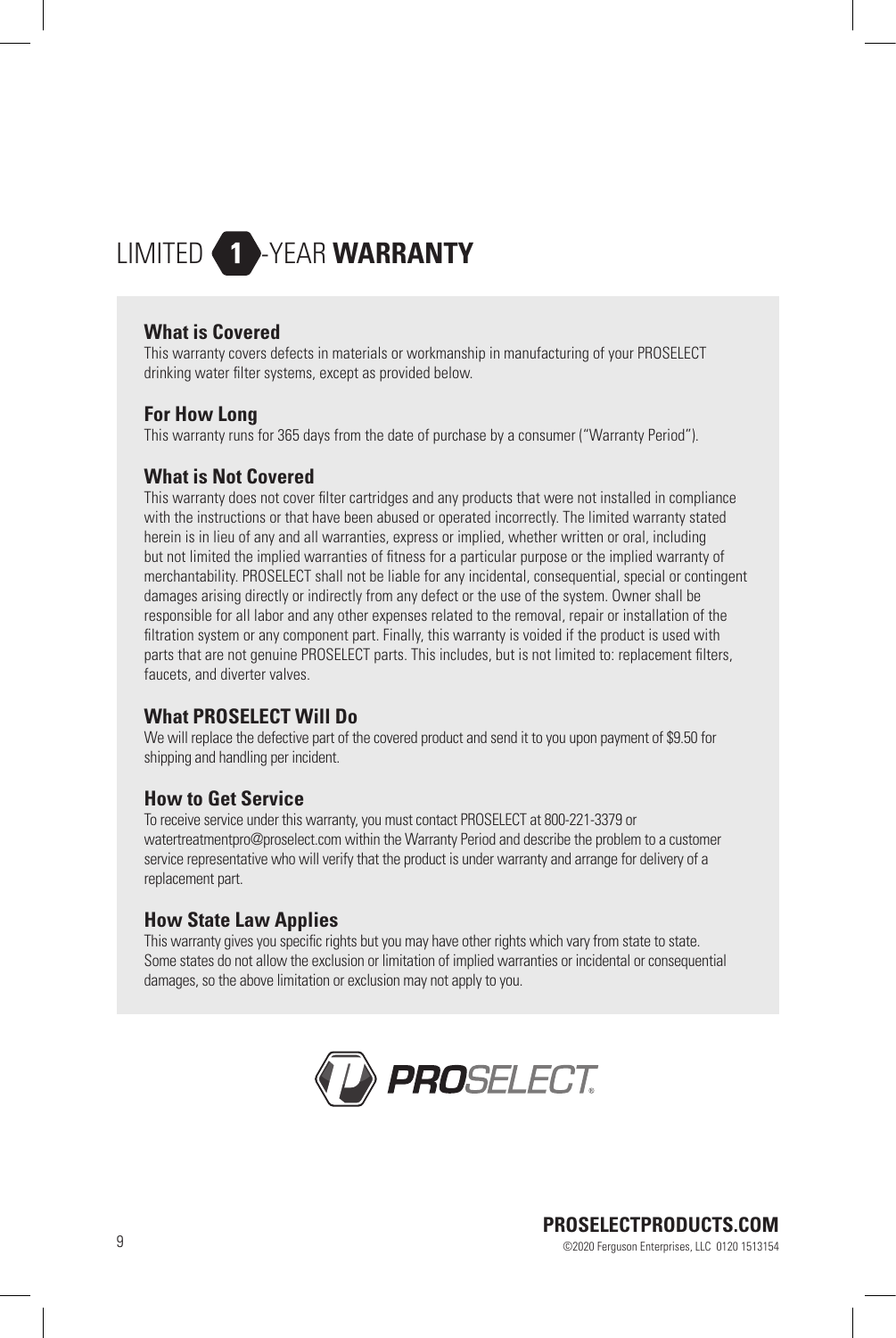## **TABLA DE CONTENIDO**

PROSELECT diseño este sistema de filtrado para una larga vida útil. Incluye un sistema de filtrado con carbón para minimizar los aditivos químicos, olores y sabores en su agua. Sin importar para que lo utilice, para hidratarse, cocinar, preparar café y mucho más, se beneficiará de agua limpia y filtrada.

Mantenga este manual del propietario a mano para consultar información sobre la instalación, los pasos para la resolución de problemas y también el reemplazo de filtros.

¿Necesita ayuda? Llámenos al 800-221-3379.

## **TABLA DE CONTENIDO**

| Guía de Instalación (1990), 1990, 1990, 1990, 1990, 1990, 1990, 1990, 1990, 1990, 1990, 1990, 1990, 1990, 1990 |  |
|----------------------------------------------------------------------------------------------------------------|--|
|                                                                                                                |  |
|                                                                                                                |  |
|                                                                                                                |  |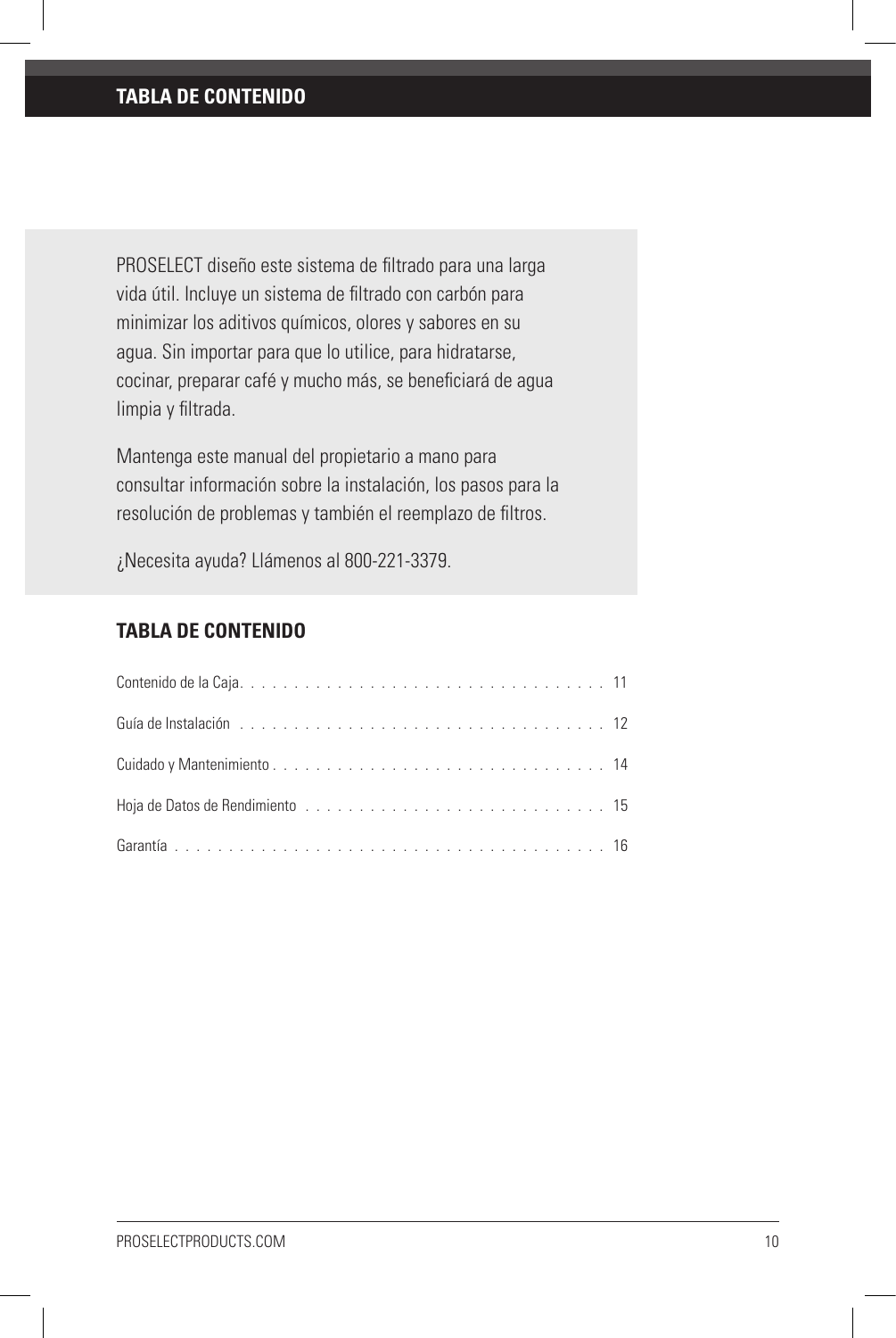## **CONTENIDO DE LA CAJA**



#### **Herramientas Recomendadas para la Instalación:**

- Taladro de Velocidad Variable con Broca de 7/32"
- Llave Ajustable
- Cinta Métrica
- Nivel
- Destornillador Philips
- Lápiz

**Lea todo el manual para asegurarse de que todas las piezas mencionadas estén presentes antes de la instalación. Si falta alguna pieza o está dañada, infórmenos llamando al 800-221-3379. No intente instalar el filtro.**

> Nota: Recomendamos llamar a un profesional autorizado o certificado si es que se necesita perforar.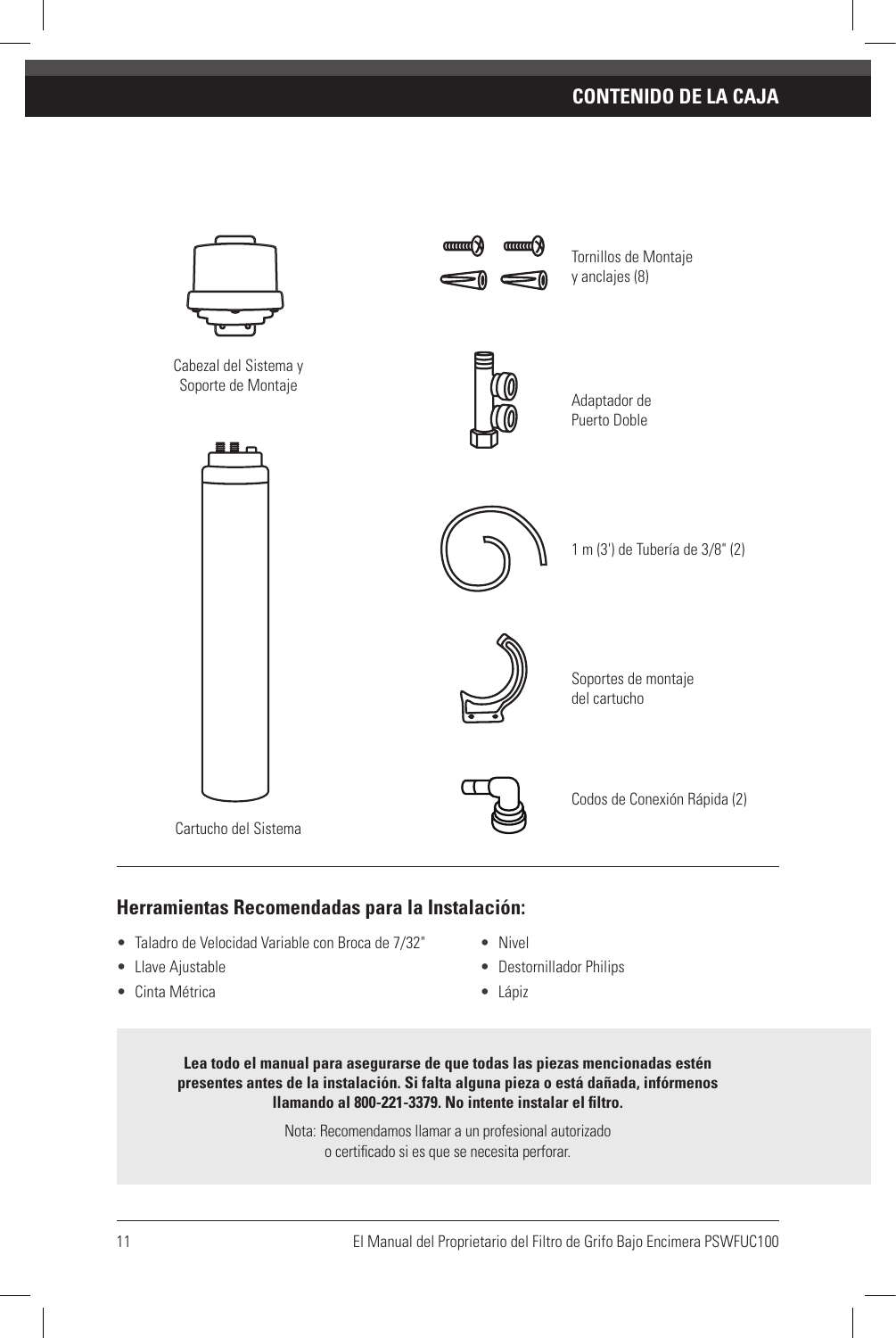## **GUÍA DE INSTALACIÓN**

1. Instale el cabezal del sistema en el cartucho para determinar la ubicación bajo el fregadero.

> **FILTRO DE GRIFO BAJO ENCIMERA:** La orientación de instalación sugerida es con montaje vertical.



- 2. Encuentre un área adecuada bajo el fregadero para montar el sistema, teniendo en cuenta que se deben dejar ocho centímetros (tres pulgadas) de separación desde la base del cartucho para reemplazarlo fácilmente. El cabezal del sistema se debe instalar a menos de un metro (tres pies) de la válvula de entrada de agua fría.
- 3. Después de determinar la ubicación, retire el cartucho del cabezal del sistema. Coloque el cabezal del sistema en la ubicación de montaje deseada y use un lápiz para marcar el orificio de montaje superior izquierdo. Use un nivel y una cinta métrica para marcar los orificios restantes para el cabezal del sistema y los soportes de montaje del cartucho.





- 4. Después de marcar la ubicación de montaje con el lápiz, use una broca de 7/32" para perforar orificios para los anclajes de plástico. Con cuidado, golpee los anclajes con un martillo en el orificio perforado.
- 5. Con un destornillador Philips, monte el cabezal del sistema y los soportes de montaje del cartucho con los tornillos que se proporcionan.

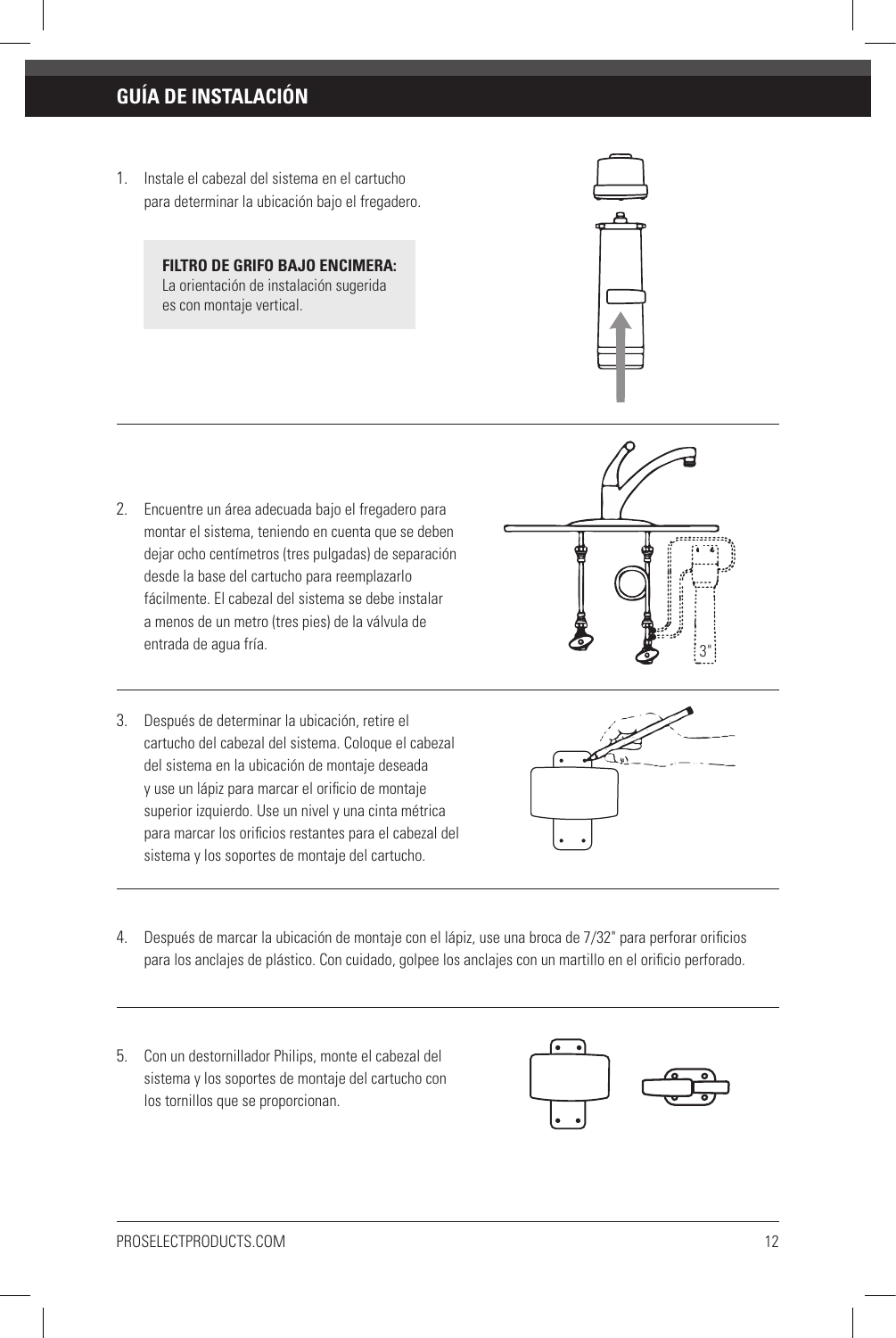6. Coloque el cartucho en los soportes y conéctelo al cabezal del sistema. **<sup>1</sup> <sup>2</sup>**





7. Con una llave ajustable, corte y desconecte el suministro de

Instale el adaptador de puerto doble en la válvula de cierre y vuelva a conectar la tubería de agua fría al adaptador de puerto doble.



8. Conecte la tubería de 3/8" al puerto inferior. Mida la tubería hacia la entrada del sistema (marcada "IN") y corte según esta longitud. Repita este paso para el puerto superior y la salida (marcada "OUT").



9. Use codos de conexión rápida de 3/8" si es necesario.

agua fría.

- 10. Una vez instalada la tubería, abra la llave de agua FRÍA de la cocina. Con la llave abierta, abra lentamente la válvula de cierre de la tubería de agua fría.
- 11. Lave el cartucho durante 15 minutos o hasta que el agua no tenga partículas finas de carbón.

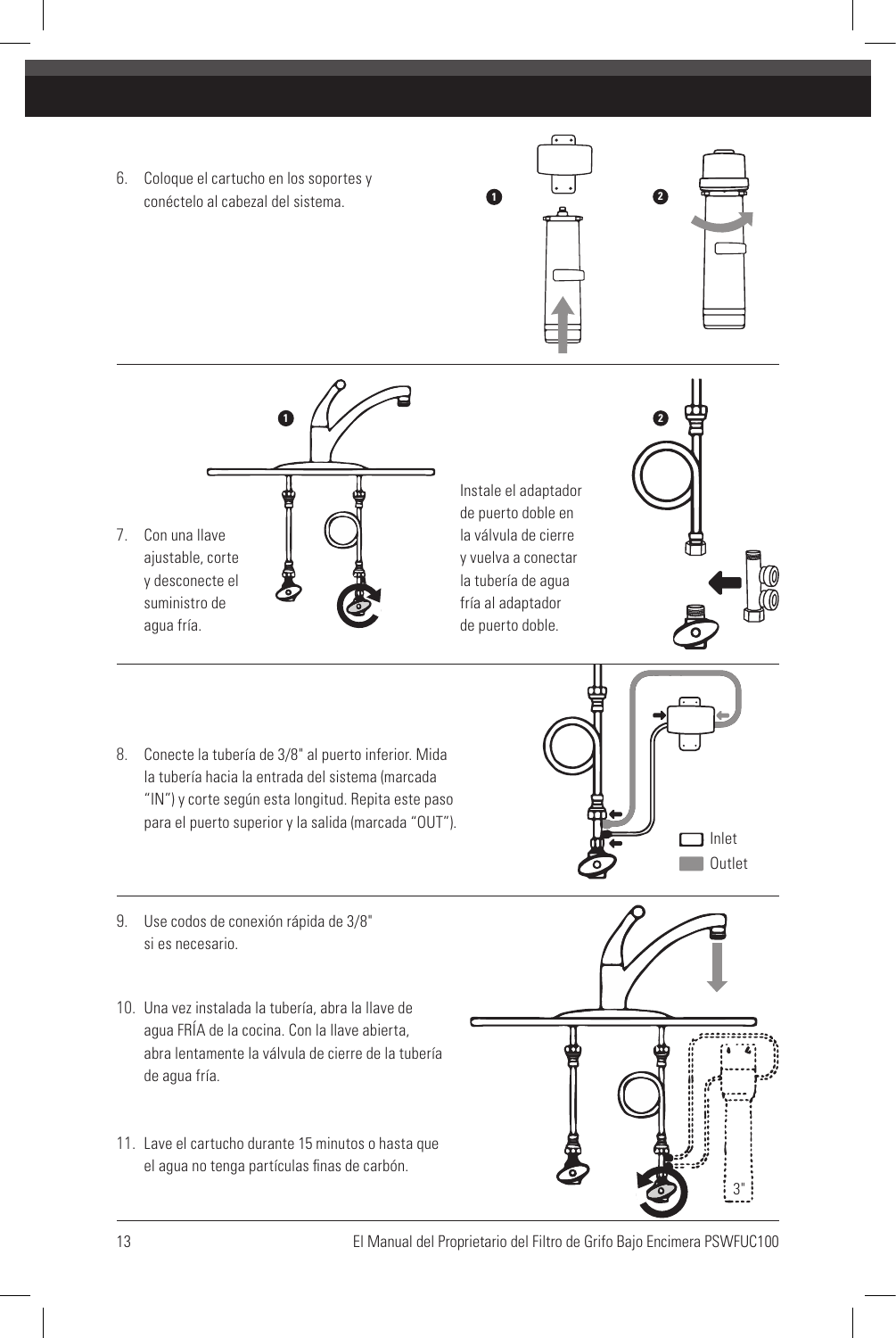## **CUIDADO Y MANTENIMIENTO**

## **ESPECIFICATRIONS DE PSWFUC100**

| Cartucho de Repuesto                  | PSWFUCRC100                       |
|---------------------------------------|-----------------------------------|
| Flujo Nominal del Servicio            | 5.68 lpm (1.5 gpm)                |
| Capacidad Máxima                      | 17.980 L<br>(4750 galones)        |
| Presión Mín. de<br>Funcionamiento     | 68.95 kPa (10 psi)                |
| Presión Máx de<br>Funcionamiento      | 861.8 kPa (125 psi)               |
| Temperatura Mín. de<br>Funcionamiento | $1.6^{\circ}$ C (35 $^{\circ}$ F) |
| Temperatura Máx. de<br>Funcionamiento | 37.8°C (100°F)                    |

Para limpiar la unidad de filtrado, limpie el exterior con un paño húmedo.

#### **RESGUARDOS**

- Use solo agua fría con el filtro.
- Si tiene una filtración en la conexión de la manguera, desconéctela y vuelva a fijar la manguera.



No usar con agua que no sea microbiológicamente segura o cuya calidad sea desconocida sin la desinfección<br>previa o posterior adecuada del sistema. Es posible usar sistemas certificados para la reducción de quistes en **aguas desinfectadas que puedan tener quistes filtrables.**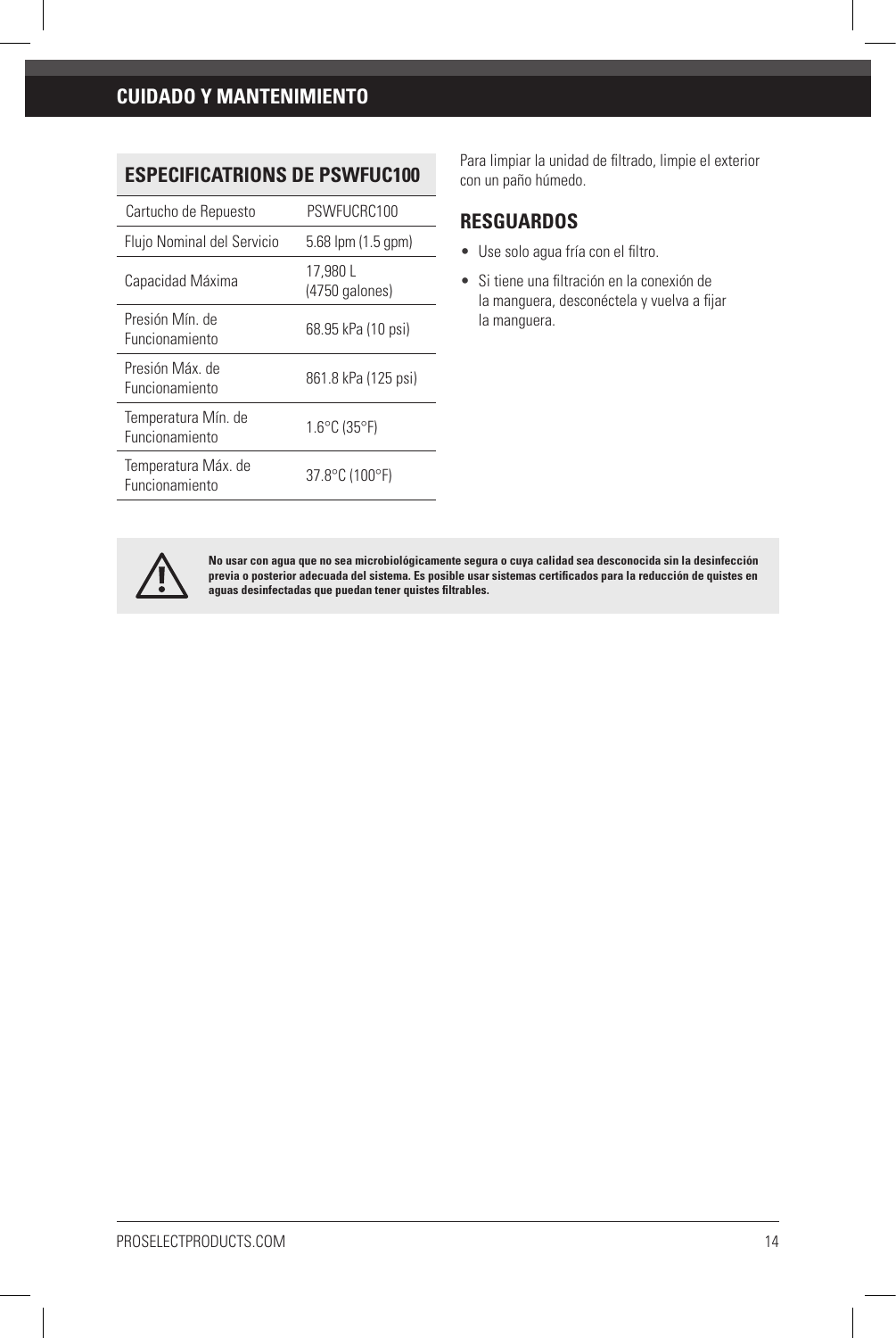### **LIMITACIONES Y CONDICIONES**

| Hoja de datos de rendimiento del filtro de grifo bajo encimera de PROSELECT |                       |                                              |                               |                                            |                         |  |
|-----------------------------------------------------------------------------|-----------------------|----------------------------------------------|-------------------------------|--------------------------------------------|-------------------------|--|
| <b>Models</b>                                                               | Repuesto              | Rango de Presión de<br><b>Funcionamiento</b> | <b>Capacidad Nominal</b>      | Rango de Temp. de<br><b>Funcionamiento</b> | <b>Fluio Nominal</b>    |  |
|                                                                             | PSWFUC100 PSWFUCRC100 | 68.95 a 861.8 kPa<br>10 a 125 psi            | 17,980 litros<br>4750 galones | 1.66°C a 37.78°C<br>35°F a 100°F           | 5.67 lpm v<br>$1.5$ gpm |  |

Pruebas realizadas conforme a las normas NSF/ANSI 42 y 53 y según el Programa de Dispositivos de Tratamiento de Agua Potable del Departamento de Servicios de Salud de California. Este sistema se probó conforme a las normas NSF/ANSI 42, 53 para la reducción de las sustancias que se indican más adelante. Se redujo la concentración de las sustancias indicadas en el agua que entra al sistema a una concentración menor o igual al límite permitido para el agua que sale del sistema, según se especifica en las normas NSF/ANSI 42, 53.

| <b>Sustancia</b>                                            | <b>Entrante</b><br>Promedio | Concentración de<br>Riesgo de Ingreso<br><b>NSF/ANSI</b> | <b>Requisito de</b><br>Porcentaje de Reducción/<br><b>Concentración de Agua de</b><br><b>Producto Máxima Permitida</b> | Reducción %<br>Promedio | Concentración<br>Promedio de Agua<br>de Producto |  |
|-------------------------------------------------------------|-----------------------------|----------------------------------------------------------|------------------------------------------------------------------------------------------------------------------------|-------------------------|--------------------------------------------------|--|
| <b>NSF/ANSI 42 - Efectos Estéticos</b>                      |                             |                                                          |                                                                                                                        |                         |                                                  |  |
| Chlorine                                                    | $2.01$ mg/L                 | $2.0 \text{ mg/L} \pm 10\%$                              | $\geq 50\%$                                                                                                            | $>94.8\%$               | $0.103$ mg/L                                     |  |
| Macropartículas,<br>partículas Clase I 0.5<br>$a < 1 \mu m$ | 3.666.667<br>partículas/mL  | Al menos 10,000<br>partículas/mL                         | $\geq 85\%$                                                                                                            | 99.2%                   | 28,017 partículas/mL                             |  |
| NSF/ANSI 53 - Efectos Para la Salud                         |                             |                                                          |                                                                                                                        |                         |                                                  |  |
| Cyst                                                        | 71.500/L                    | Mínimo 50,000/L                                          | >99.95%                                                                                                                | 99.99%                  | 4.88/L                                           |  |
| Lead pH 6.5                                                 | $0.151$ mg/L                | $0.15$ mg/L $\pm$ 10% mg/L                               | $0.010$ mg/L                                                                                                           | $>99.7\%$               | $0.005$ mg/L                                     |  |
| Lead pH 8.5                                                 | $0.16$ ma/L                 | $0.15$ ma/L $\pm$ 10% ma/L                               | $0.010$ ma/L                                                                                                           | $>99.2\%$               | $0.0011$ ma/L                                    |  |

No toda el agua contendrá los contaminantes indicados. Pruebas realizadas en condiciones de laboratorio estándar; el rendimiento real puede variar. El uso del filtro debe cumplir con todas las leyes estatales y locales. El filtro solo se debe usar con agua fría. No usar con agua que no sea microbiológicamente segura o cuya calidad sea desconocida sin la desinfección adecuada antes o después de usarla en el sistema. Es posible usar sistemas certificados para la reducción de quistes en agua desinfectada que pueda tener quistes filtrables. Consulte la guía de instalación para conocer las condiciones y necesidades generales de instalación, además de la garantía limitada del fabricante.



Probado y certificado por IAPMO R&T Lab y IAPMO R&T según la norma NSF/ANSI 42 para la reducción del sabor y olor a cloro y las macropartículas Clase I; la norma NSF/ANSI 53 para la reducción de quistes y plomo, y la norma NSF/ANSI 372 para el cumplimiento de bajos niveles de plomo según se verifica y corrobora mediante los datos de prueba.

Se indican todos los contaminantes que reduce este filtro. Es posible que no todos los contaminantes indicados estén presentes en su agua. No elimina todos los contaminantes que pueden estar presentes en el agua de la llave.

- El filtro solo se debe usar con agua fría.
- El uso del filtro debe cumplir con todas las leyes estatales y locales.
- Las pruebas se realizaron en condiciones de laboratorio estándar, el rendimiento real puede variar.
- Es posible usar sistemas certificados para la reducción de quistes en aguas desinfectadas que puedan tener quistes filtrables.
- Consulte el manual del propietario para conocer las condiciones y necesidades generales de instalación más la garantía limitada del fabricante.



**Solo para uso con agua tratada localmente. No usar con agua que no sea microbiológicamente segura o cuya calidad sea desconocida sin la desinfección previa o posterior adecuada del sistema.**